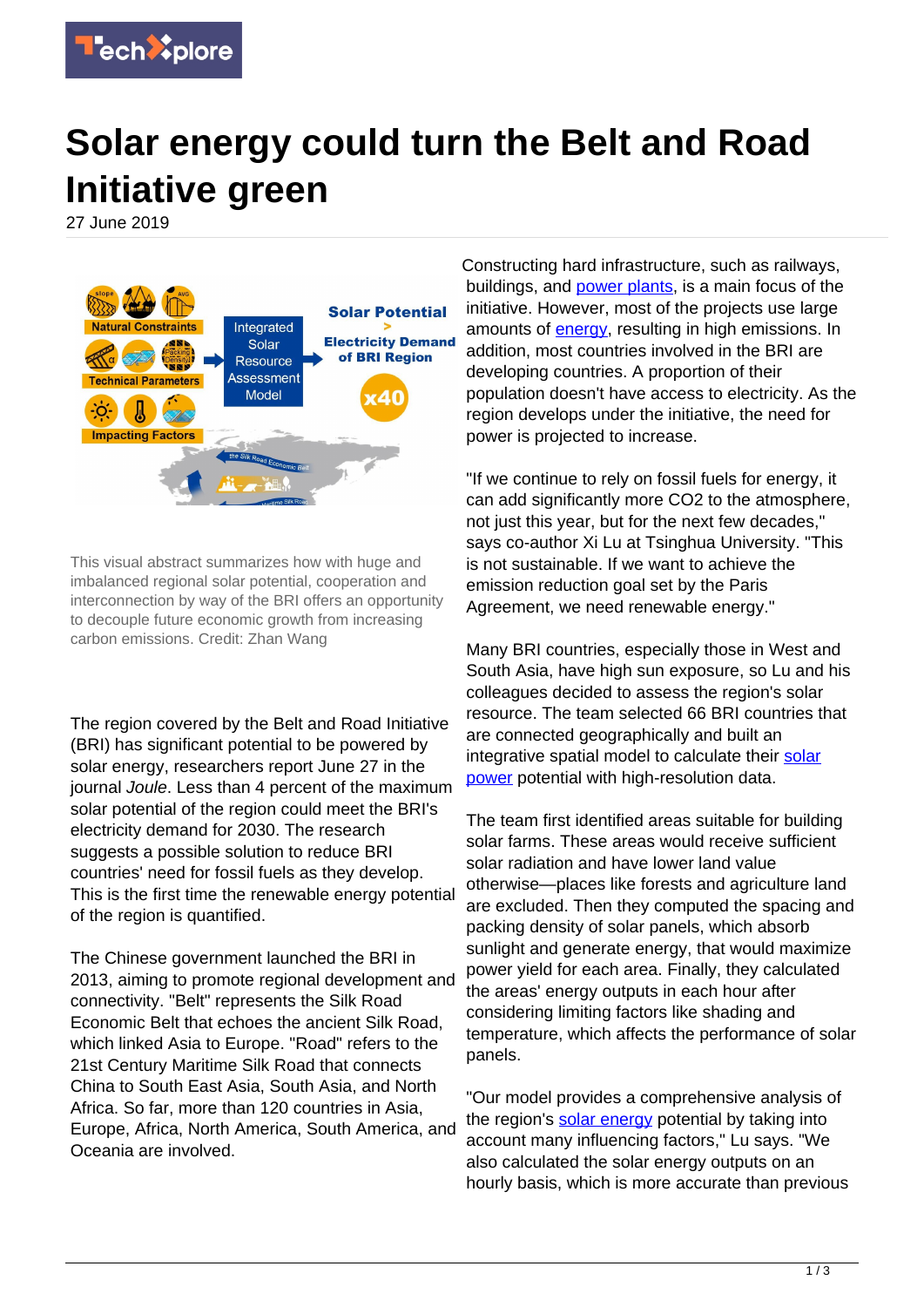

estimates that use monthly data."

The team found that these countries can generate as much as 448.9 petawatt hour of energy, which is about 41 times the demand for electricity in these countries in 2016. Their 2030 electricity need could be satisfied by converting only 3.7 percent of the region's solar energy. To achieve this, it would require an investment of \$11.2 trillion and a land area of 88,426 square kilometers.

"The money is very large," says co-author Michael McElroy at Harvard University. "but if you make that "Our hope here is that this paper can influence the commitment, the energy is free. Plus, the cost of building solar farms is coming down very dramatically because of the technological advances. We project it to become similar to [fossil](https://techxplore.com/tags/fossil+fuels/) [fuels](https://techxplore.com/tags/fossil+fuels/) within a decade."

The analysis also reveals a mismatch between the energy potential and the electricity demand. Countries with 70.7% of the potential consume only, [DOI: 10.1016/j.joule.2019.06.006](http://dx.doi.org/10.1016/j.joule.2019.06.006) 30.1% of regional electricity. Therefore, crossborder power transmission grids can be utilized to maximize the benefits from solar energy through exporting surpluses of solar electricity to meet shortages in supplies of electricity elsewhere. To put such a project in action, international cooperation is essential.

"It would be challenging, because different countries have different priorities when it comes to development," Lu says. "But the BRI is an opportunity as it sets up a framework for collaborations between countries, associations, and industries to happen. There are also funds and banks committed to promoting green development of the BRI, which provides financial support."

Because BRI countries span multiple time zones and various climate conditions, such cross-border grids would also help reduce the impact when sunlight isn't available in certain areas.

"This advantage coincides with the 'Facilities Connectivity' concept, which is one of the five cooperation priorities of the BRI," says the first author Shi Chen at Tsinghua University. "In the context of Global Energy Interconnection (GEI), solar power generation is bound to usher in a new development opportunity in the wave of transnational and even trans-regional power interconnection."

"The solar potential and cooperation opportunities revealed in this analysis is a chance for the BRI countries to leapfrog from their carbon-intensive trajectories to low-carbon futures," says co-author Jiming Hao at Tsinghua University. "The opportunity to decouple future economic growth from increasing carbon emissions does exist."

greening of BRI, so we can try to do the initiative in a better way," says McElroy. "And I'm optimistic about that."

 **More information:** Joule, Chen and Lu et al.: "The Potential of Photovoltaics to Power the Belt and Road Initiative" [www.cell.com/joule/fulltext/S2542-4351\(19\)30275-2](https://www.cell.com/joule/fulltext/S2542-4351(19)30275-2)

Provided by Cell Press